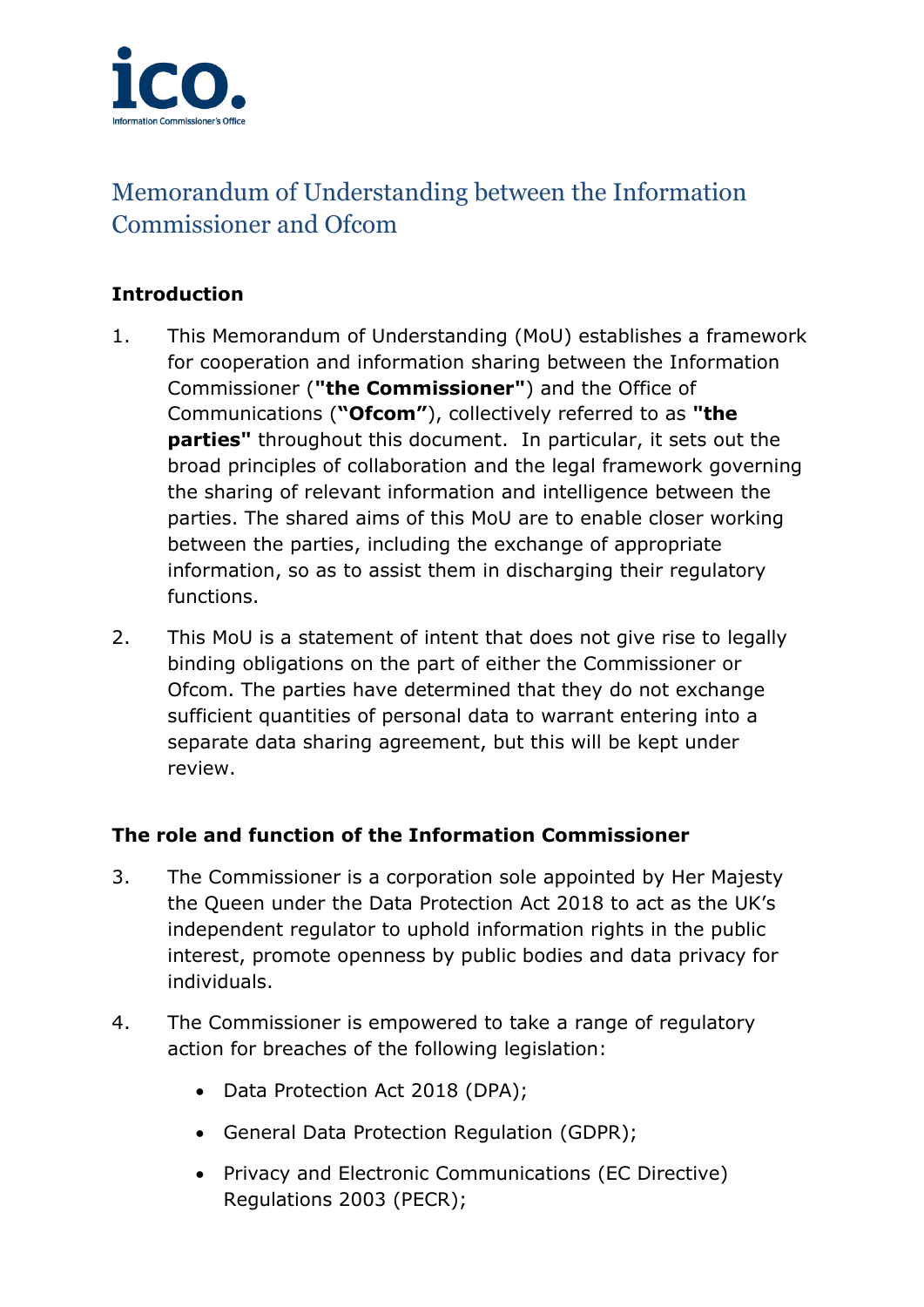

- Freedom of Information Act 2000 (FOIA);
- Environmental Information Regulations 2004 (EIR);
- Environmental Protection Public Sector Information Regulations 2009 (INSPIRE Regulations);
- Investigatory Powers Act 2016;
- Re-use of Public Sector Information Regulations 2015;
- Enterprise Act 2002;
- Security of Network and Information Systems Directive (NIS Directive); and
- Electronic Identification, Authentication and Trust Services Regulation (eIDAS).
- 5. Article 57 of the GDPR and Section 115(2)(a) of the DPA 2018 place a broad range of statutory duties on the Commissioner, including monitoring and enforcement of the GDPR, promotion of good practice and adherence to the data protection obligations by those who process personal data. These duties sit alongside those relating to the other enforcement regimes outlined in paragraph 4 above.
- 6. The Commissioner's regulatory and enforcement powers include:
	- conducting assessments of compliance with the DPA, GDPR, PECR, eIDAS, the NIS Directive, FOIA and EIR;
	- issuing information notices requiring individuals, controllers or processors to provide information in relation to an investigation;
	- issuing enforcement notices, warnings, reprimands, practice recommendations and other orders requiring specific actions by an individual or organisation to resolve breaches (including potential breaches) of data protection legislation and other information rights obligations;
	- administering fines by way of penalty notices in the circumstances set out in section 155 of the DPA;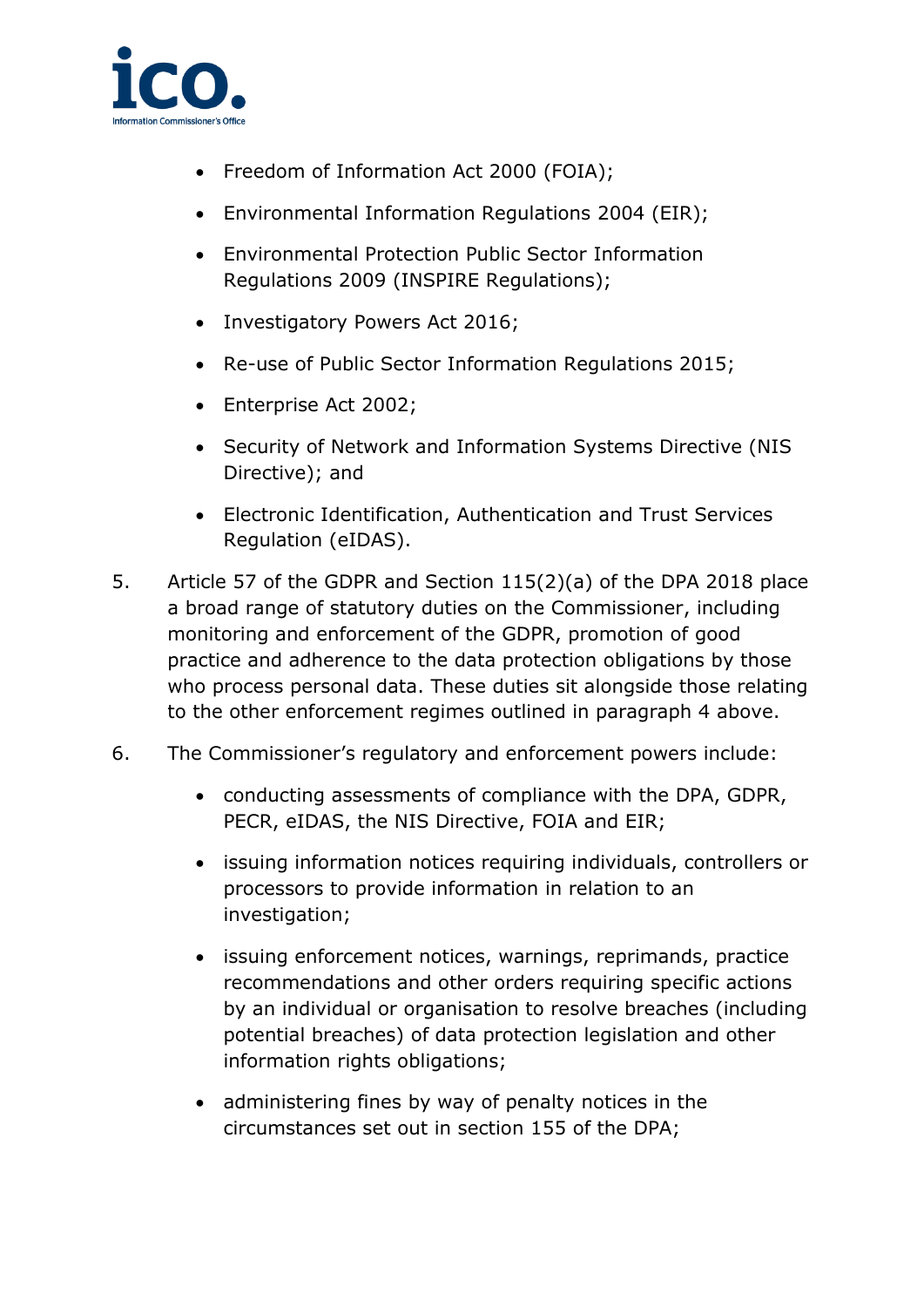

- administering fixed penalties for failing to meet specific obligations (such as failing to pay the relevant fee to the Commissioner);
- issuing decision notices detailing the outcome of an investigation under FOIA or EIR;
- certifying contempt of court should an authority fail to comply with an information notice, decision notice or enforcement notice under FOIA or EIR; and
- prosecuting criminal offences before the Courts.
- 7. Regulation 31 of PECR, as amended by the Privacy and Electronic Communications (EC Directive) (Amendment) Regulations 2011, also provides the Commissioner with the power to serve enforcement notices and issue monetary penalty notices as above to organisations who breach PECR. This includes, but is not limited to, breaches in the form of unsolicited marketing which falls within the ambit of PECR, including automated telephone calls made without consent, live telephone calls which have not been screened against the Telephone Preference Service, and unsolicited electronic messages (Regulations 19, 21 and 22 of PECR respectively).

# **Functions and powers of Ofcom**

- 8. Ofcom is the independent national regulatory authority for the UK's communications industries, with responsibilities across broadcasting (television and radio), telecommunications, spectrum and postal services. Ofcom is also a national competition authority with concurrent powers with the CMA to enforce competition law in relation to communications matters.
- 9. Ofcom's principal duties, set out in the Communications Act 2003, are to further the interests of citizens in relation to communications matters and to further the interests of consumers in relevant markets, where appropriate by promoting competition.
- 10. Ofcom has functions and powers that enable a range of regulatory action, including:
	- promoting media literacy under section 11 Communications Act 2003;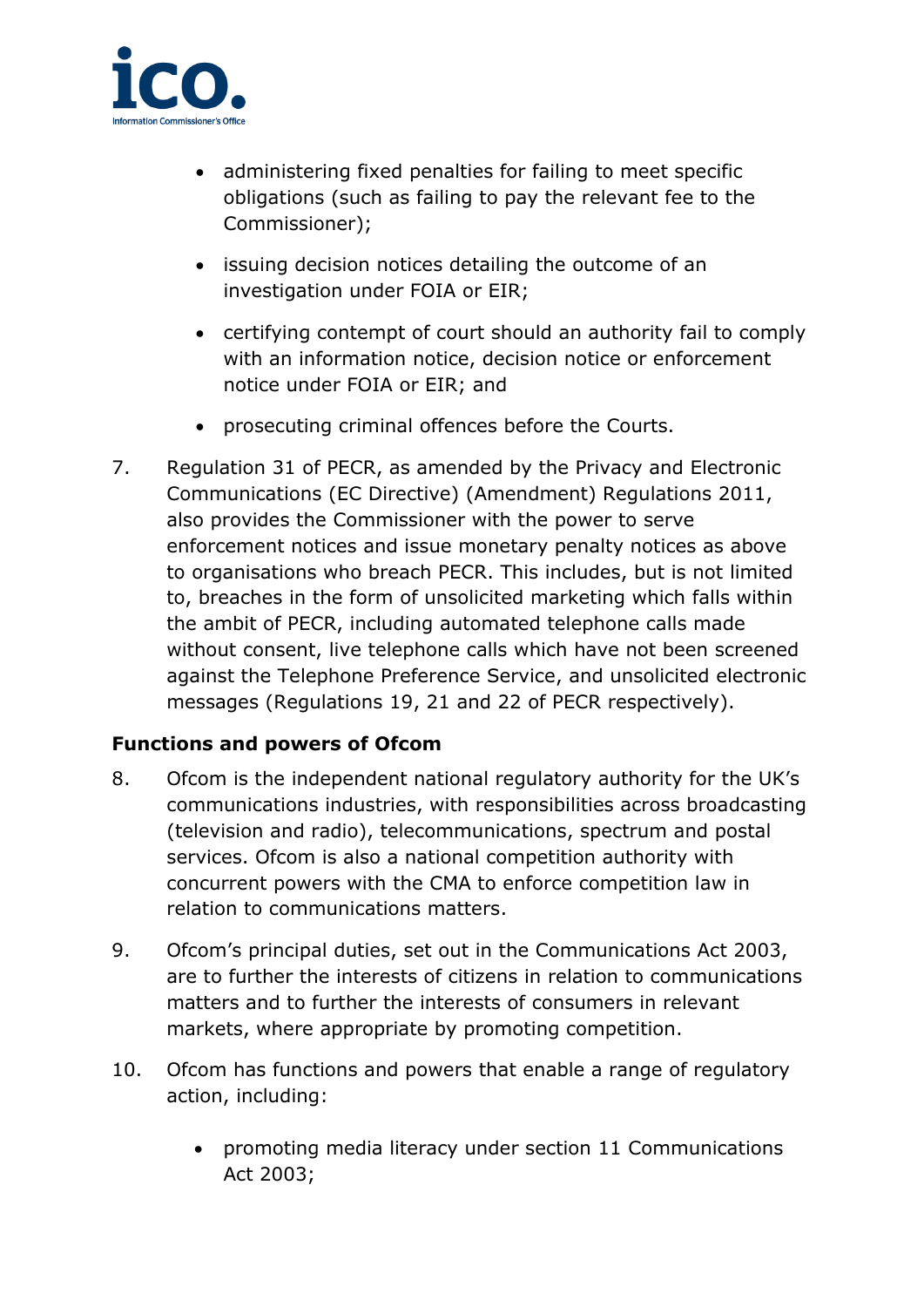

- setting and enforcing conditions under sections 45-52 of the Communications Act;
- conducting market studies in relation to communications matters under the Enterprise Act 2002 and Communications Act 2003;
- applying ex post competition law in relation to communications matters under the Enterprise Act 2002 and the Communications Act 2003;
- enforcing certain consumer regulation under Part 8 of the Enterprise Act 2002;
- enforcing requirements relating to net neutrality under Articles 3, 4 and 5 of the Open Internet Access Regulation 2015 and the Open Internet Access (EU Regulation) Regulations 2016; and
- taking action against persistent misuse of electronic communications networks and services under ss.128-130 Communications Act 2003. Ofcom can take action under these provisions where it has reasonable grounds for believing that a person has persistently misused an electronic communications network or service in any way that causes, or is likely to cause, unnecessary annoyance, inconvenience or anxiety to another person.

## **Purpose of information sharing**

- 11. The purpose of the MoU is to enable the parties to share relevant information which enhances their ability to exercise their respective functions.
- 12. This MoU should not be interpreted as imposing a requirement on either party to disclose information in circumstances where doing so would breach their statutory responsibilities. In particular, each party must ensure that any disclosure of personal data pursuant to these arrangements fully complies with both the GDPR and the DPA 2018. The MoU sets out the potential legal framework for information sharing, but it is for each party to determine for themselves that any proposed disclosure is compliant with the law.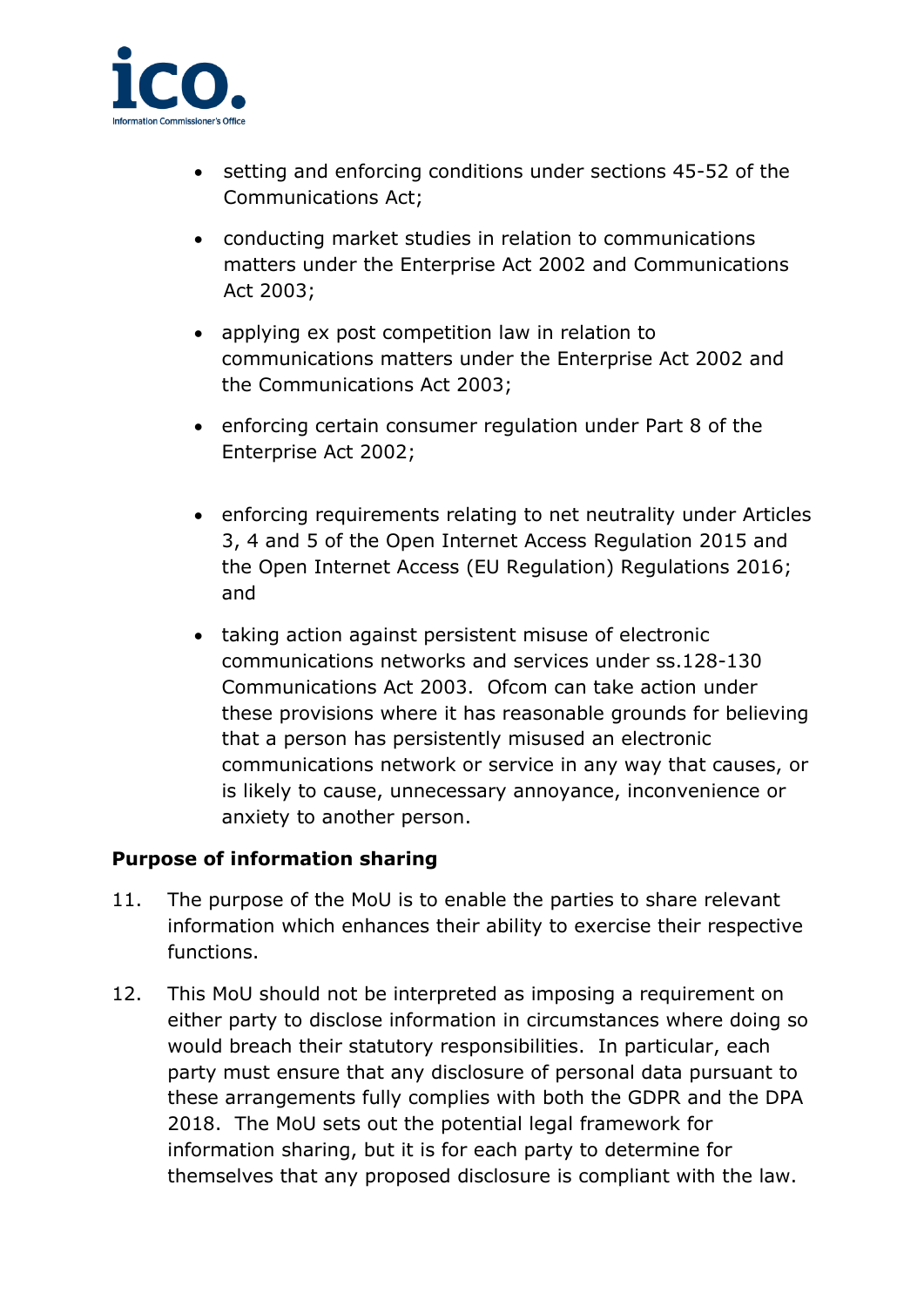

# **Principles of cooperation and sharing**

- 13. Subject to any legal restrictions on the disclosure of information (whether imposed by statute or otherwise) and at its discretion, Ofcom will alert the Commissioner to any potential breaches of the legislation regulated by the Commissioner discovered whilst undertaking regulatory duties, and provide relevant and necessary supporting information.
- 14. Subject to any legal restrictions on the disclosure of information (whether imposed by statute or otherwise) and at her discretion, the Commissioner will alert Ofcom to any potential breaches of the legislation regulated or applied by Ofcom discovered whilst undertaking regulatory duties, and provide relevant and necessary supporting information.
- 15. Subject to any legal restrictions on the disclosure of information (whether imposed by statute or otherwise) and at their discretion, the parties will:
	- Communicate regularly to discuss matters of mutual interest and seek to work together to find appropriate ways to effectively protect consumers. This may involve engagement on the development of potential policy interventions, the implementation of new or updated policies, application and interpretation of rules and/or guidance as well as participating in multi-agency groups to address common issues and threats; and
	- Consult one another on any issues which might have significant implications for the other organisation.
- 16. The parties will comply with the general laws they are subject to, including, but not limited to, local data protection laws; the maintenance of any prescribed documentation and policies; and comply with any governance requirements in particular relating to security and retention, and process personal data in accordance with the statutory rights of individuals.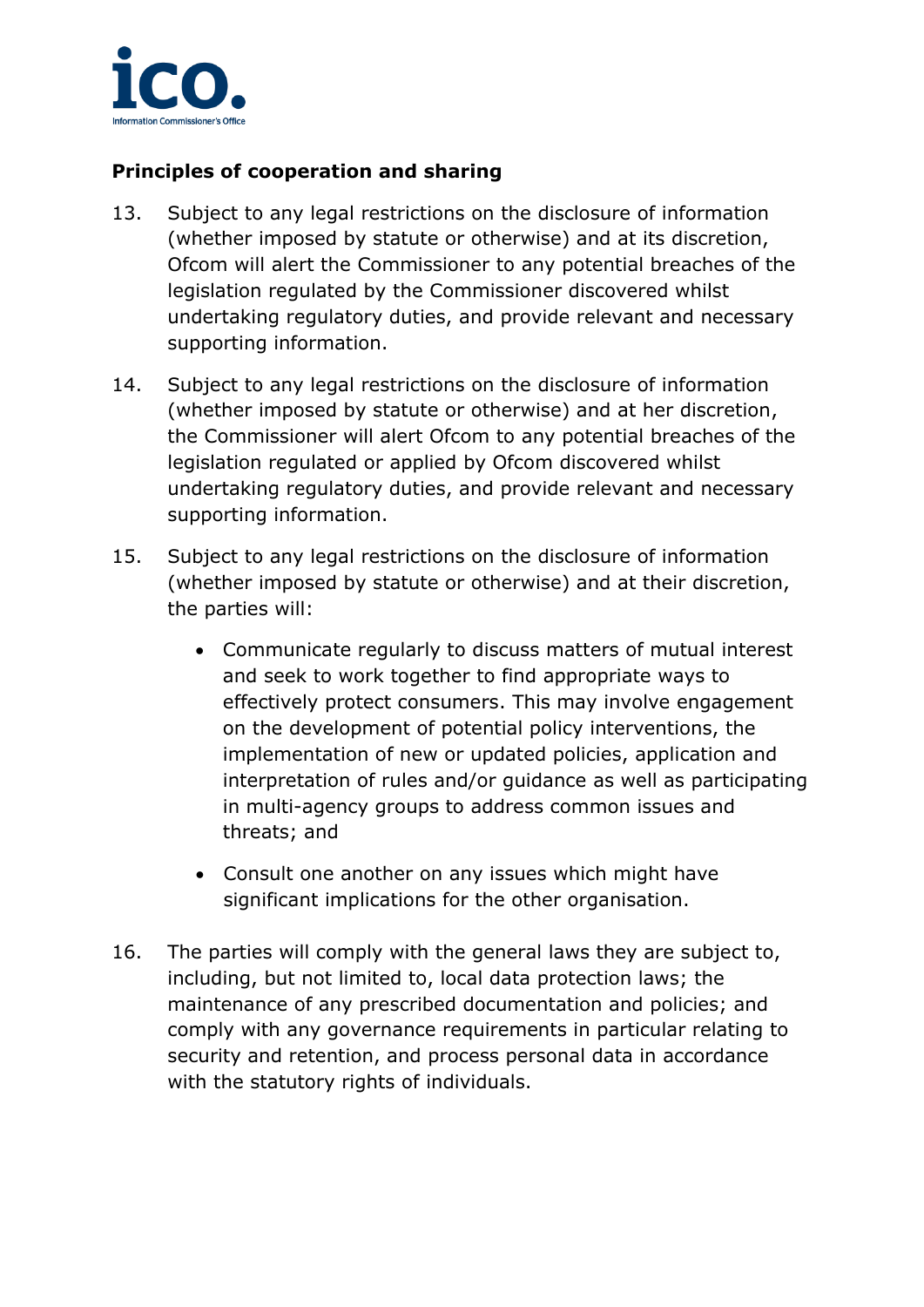

# **Legal bases for sharing information**

*Information shared by Ofcom with the Commissioner*

- 17. The Commissioner's statutory function relates to the legislation set out at paragraph 4, and this MoU governs information shared by Ofcom to assist the Commissioner to meet those responsibilities. To the extent that any such shared information comprises personal data, as defined under the GDPR and DPA 2018, Ofcom is a Data Controller so must ensure that it has a lawful basis to share it and that doing so would otherwise be compliant with the data protection principles. It must also ensure that sharing the information in question is consistent with its legal powers.
- 18. Section 131 of the Data Protection Act 2018 may provide both the lawful basis, from a data protection perspective, and the legal power for Ofcom to share information with the Commissioner. Under this particular provision, Ofcom is not prohibited or restricted from disclosing information to the Commissioner by any other enactment or rule of law provided it is *"information necessary for the discharge of the Commissioner's functions"*.
- 19. Sections 393 of the Communications Act 2003 and 56 of the Postal Services Act 2011 may also provide the legal power for Ofcom to share certain types of information with the Commissioner, including where Ofcom has obtained the consent of the person carrying on the business to which the information pertains or where the disclosure is for the purpose of facilitating the carrying out by OFCOM of any of its functions.
- 20. Where Ofcom has obtained information in exercise of competition functions exercisable concurrently with the Competition and Markets Authority (CMA), the legal power for sharing such information with the Commissioner may be found in Part 9 of the Enterprise Act 2002, in particular sections 239 and 241.

#### *Information shared by the Commissioner with Ofcom*

21. The Commissioner, during the course of her activities, will receive information from a range of sources, including personal data. She will process all personal data in accordance with the principles of the GDPR, the DPA 2018 and all other applicable legislation. The Commissioner may identify that information she holds, which may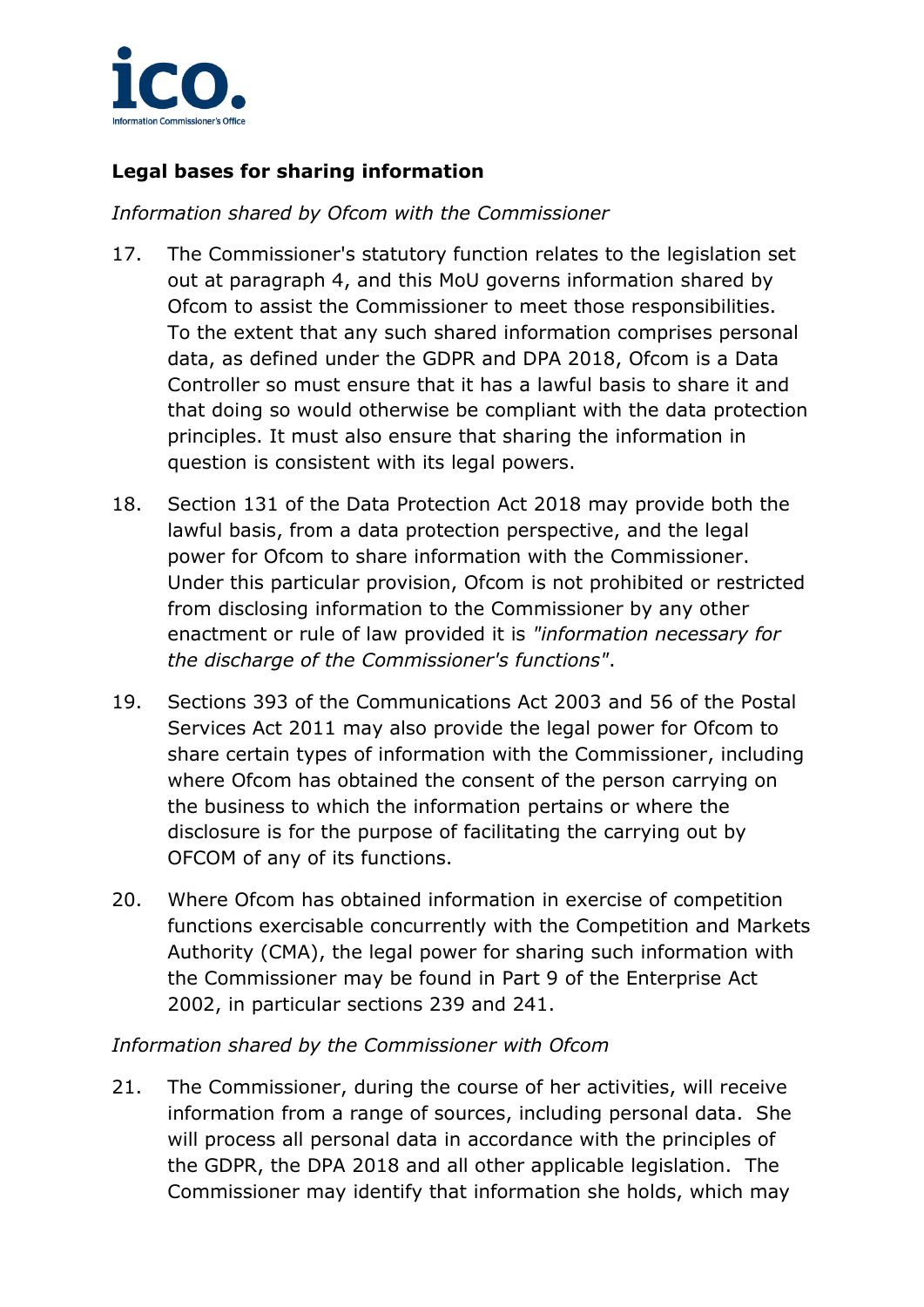

include personal data, ought to be shared with Ofcom as it would assist them in performing their functions.

- 22. Section 132(1) of the DPA 2018 states that the Commissioner can only share confidential information with others if there is lawful authority to do so. In this context, the information will be considered confidential if has been obtained by, or provided to, the Commissioner in the course of, or for the purposes of, discharging her functions, relates to an identifiable individual or business, and is not otherwise available to the public from other sources. This therefore includes, but is not limited to, personal data. Section 132(2) of the DPA 2018 sets out the circumstances in which the Commissioner will have the lawful authority to share such information, including with Ofcom. The circumstances in which sharing is made with lawful authority include:
	- The sharing was necessary for the purpose of the Commissioner discharging her functions (section 132(2)(c));
	- The sharing was made for the purposes of criminal or civil proceedings, however arising (section 132(2)(e)); or
	- The sharing was necessary in the public interest, taking into account the rights, freedoms and legitimate interests of any person (section 132(2)(f)).
- 23. The Commissioner will therefore be permitted to share information with Ofcom where the circumstances provided in section 132(2) exist. In doing so, the Commissioner will identify the function of Ofcom with which that information may assist, and, where relevant, assess whether that information is necessary for the discharge of a function. In particular, where the information proposed for sharing with Ofcom amounts to personal data the Commissioner will consider whether it is necessary to provide it in an identifiable form in order for Ofcom to perform its functions, or whether disclosing it in an anonymised form would suffice. Such an assessment by the Commissioner will be informed by discussions with Ofcom on the purposes for which it is being shared.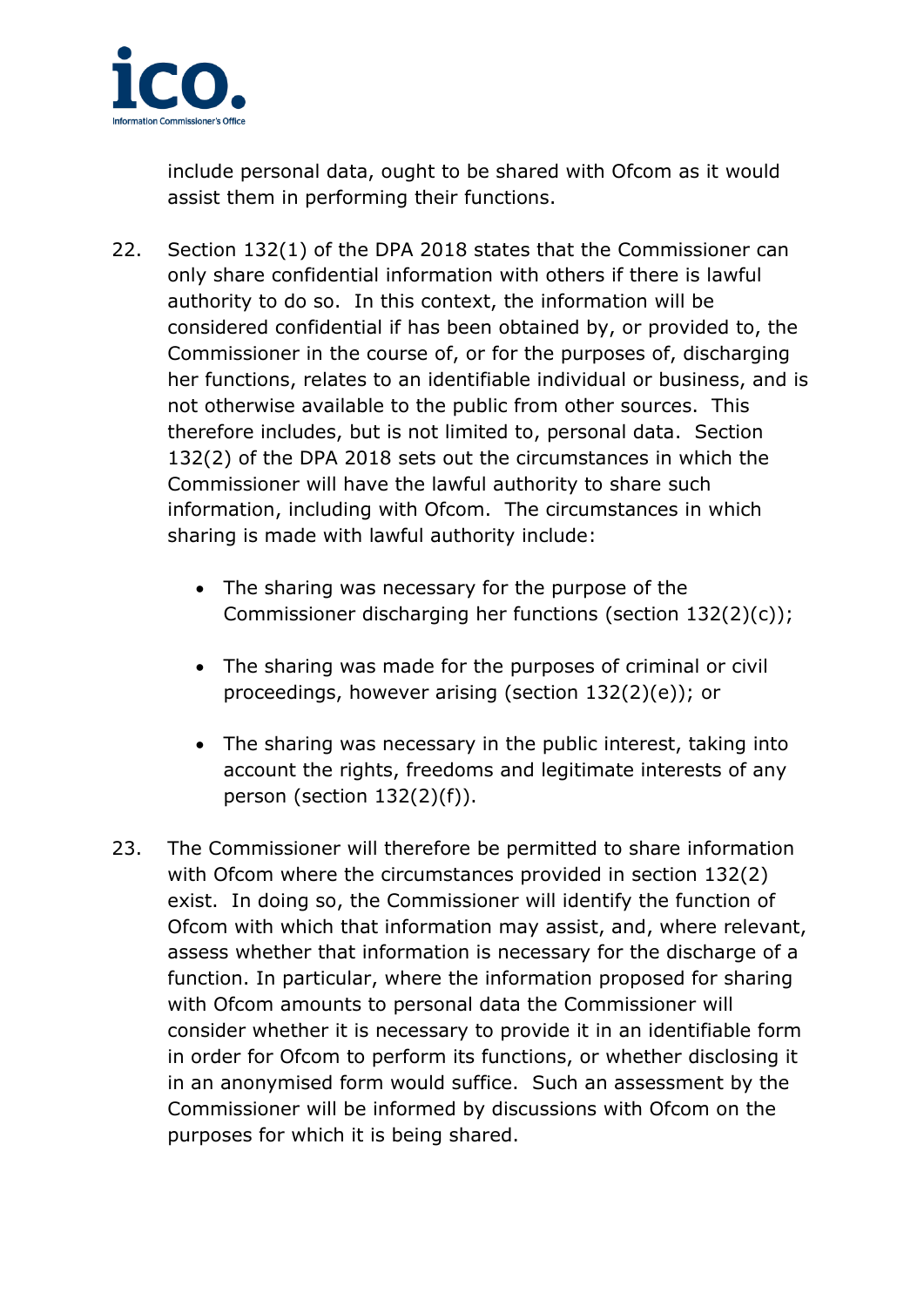

24. If information to be disclosed by the Commissioner was received by her in the course of discharging her functions as a designated enforcer under the Enterprise Act 2002, any disclosure shall be made in accordance with the restrictions set out in Part 9 of that Act.

## *Other information sharing*

- 25. Where information is to be disclosed by either party for law enforcement purposes under section 35(4) or 35(5) of the DPA 2018 then they will only do so in accordance with an appropriate policy document as outlined by section 42 of the DPA 2018.
- 26. Where a request for information is received by either party under data protection laws, FOIA or EIR, and where the information being sought under that request includes information obtained from, or shared by, the other party, the receiving party will have regard to the FOIA section 45 Code of Practice and the EIR Regulation 16 Code of Practice, as appropriate. However, the decision to disclose or withhold the information (and therefore any liability arising out of that decision) remains with the party in receipt of the request, either as Controller in respect of that data or the public authority that holds the information under FOIA or EIR (depending on the nature of the information being sought).

#### **Method of exchange**

27. Appropriate security measures shall be agreed to protect information transfers in accordance with the sensitivity of the information and any classification that is applied by the sender.

## **Confidentiality and data breach reporting**

- 28. Where confidential material is shared between the parties it will be marked with the appropriate security classification.
- 29. Where one party has received information from the other, it will consult with the other party before passing the information to a third party or using the information for the purposes of an enforcement or other legal proceeding.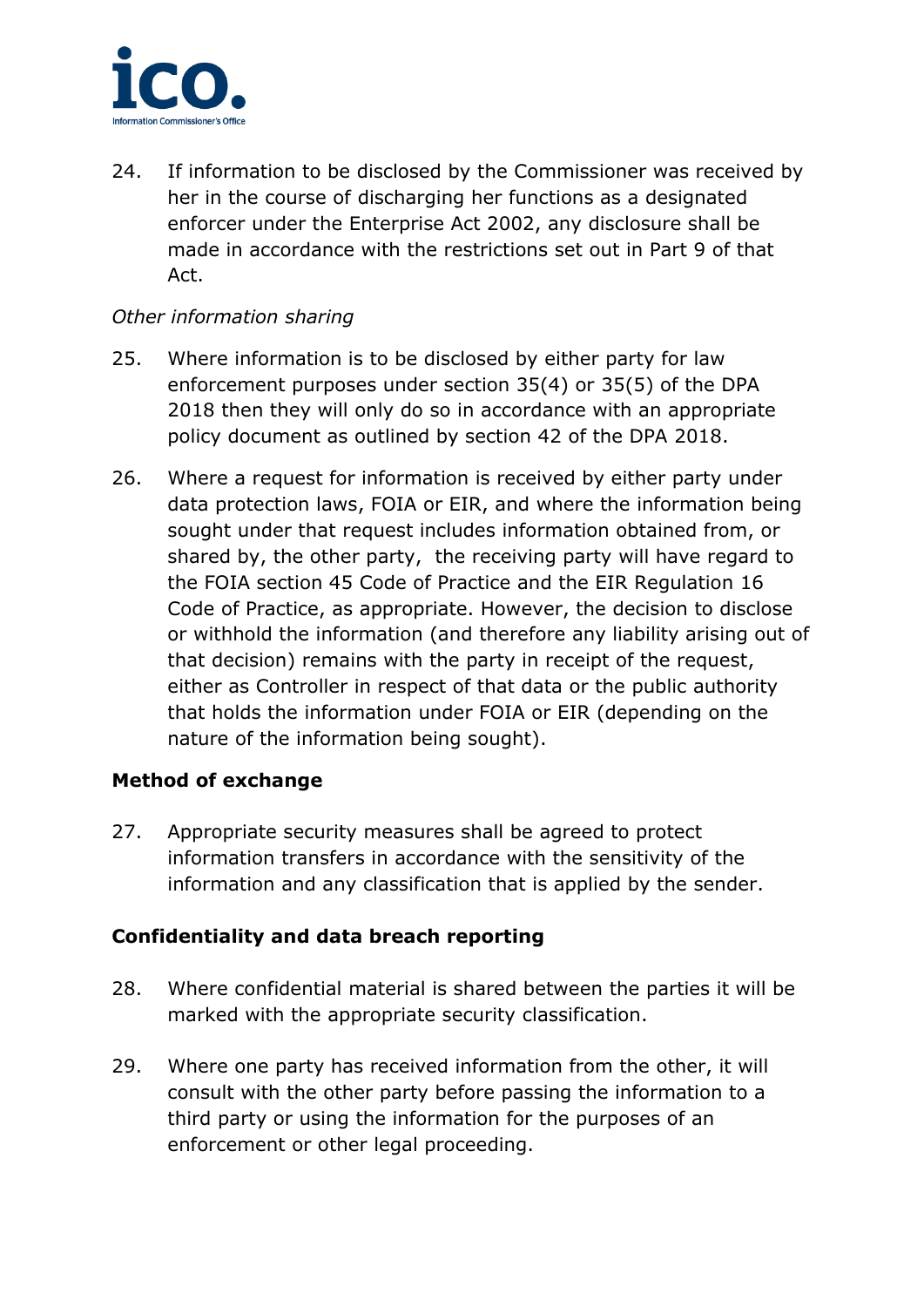

30. Where confidential material obtained from, or shared by, the originating party is wrongfully disclosed by the party holding the information, this party will bring this to the attention of the originating party without delay. This is in addition to obligations to report a personal data breach under the GDPR and/or DPA where personal data is contained in the information disclosed.

## **Duration and review of the MoU**

- 31. The parties will monitor the operation of this MoU and will review it biennially.
- 32. Any minor changes to this memorandum identified between reviews may be agreed in writing between the parties.
- 33. Any issues arising in relation to this memorandum will be notified to the point of contact for each organisation.

## **Key contacts**

- 34. The parties have both identified a key person who is responsible for managing this MoU:
- 35.

| <b>Information</b><br><b>Commissioner's Office</b> | <b>Ofcom</b>                 |
|----------------------------------------------------|------------------------------|
|                                                    |                              |
|                                                    |                              |
|                                                    |                              |
| Address: Wycliffe House,                           |                              |
| Water Lane, Wilmslow, SK9                          | Address: 2a Southwark Bridge |
| 5AF                                                | Road, London, SE1 9HA        |

36. Those individuals will maintain an open dialogue between each other in order to ensure that the MoU remains effective and fit for purpose. They will also seek to identify any difficulties in the working relationship, and proactively seek to minimise the same.